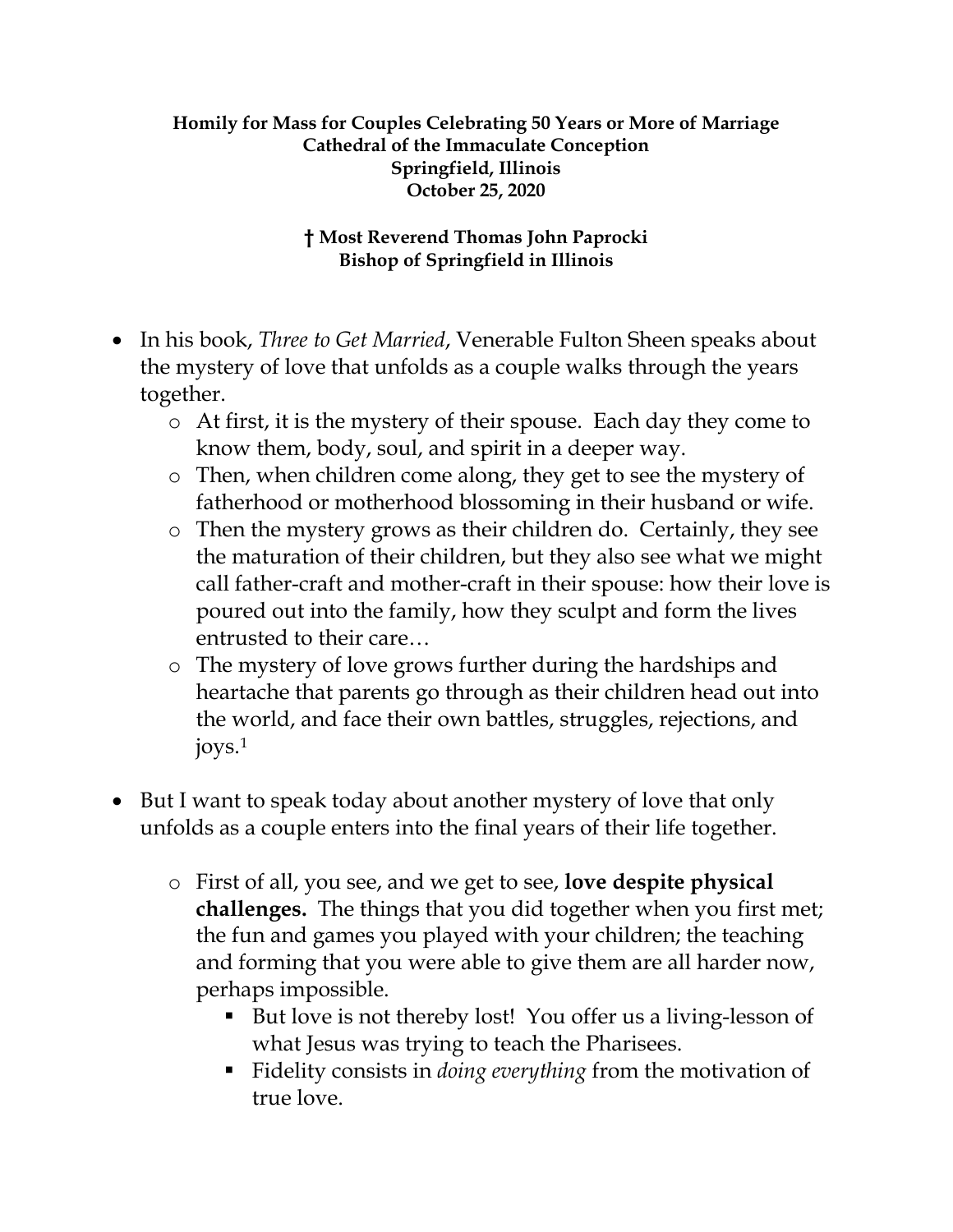- My dear couples. You have loved each other in so many ways all these years. Now you teach us all that love can be given in the smallest and humblest of ways – perhaps just a glance, a memory, a prayer, or a laugh – as long as it is constant over time, as constant as we are to ourselves.
	- In this regard, I am reminded of my own parents, who were married for 49 years until my Dad died in 1997.
	- Mom & Dad often seemed to know each other so well that they did not even need to use words to coordinate their actions in caring for a family of nine children.
	- Similarly, perhaps you married couples know each other so well that you can complete each other's sentences, predict each other's actions, and anticipate one another's needs.
- o Secondly though, the mystery of love is also widened in your lives now by how it has become ever more pure and un-distracted.
	- Partly this happened when you first were married and had to choose another person over yourself.
	- Partly it continued to happen as both of you were called out of yourselves to care for children and grandchildren.
	- But now I think we can all see that your love has been refined even further. The things that clutter our lives – possessions, worries, jobs, and even other friendships – have taken less and less of your attention.
	- St. Paul's teachings on love to the Thessalonians came down much to this point: clear out all the idols, everything that takes up your heart, trust, time, or love, and give it entirely to God, and to those God calls you to love.
	- My dear couples, your long years of marriage, and especially your ever-more-focused love for each other, as God entrusted you to each other, is a witness of this kind of whole-hearted love.